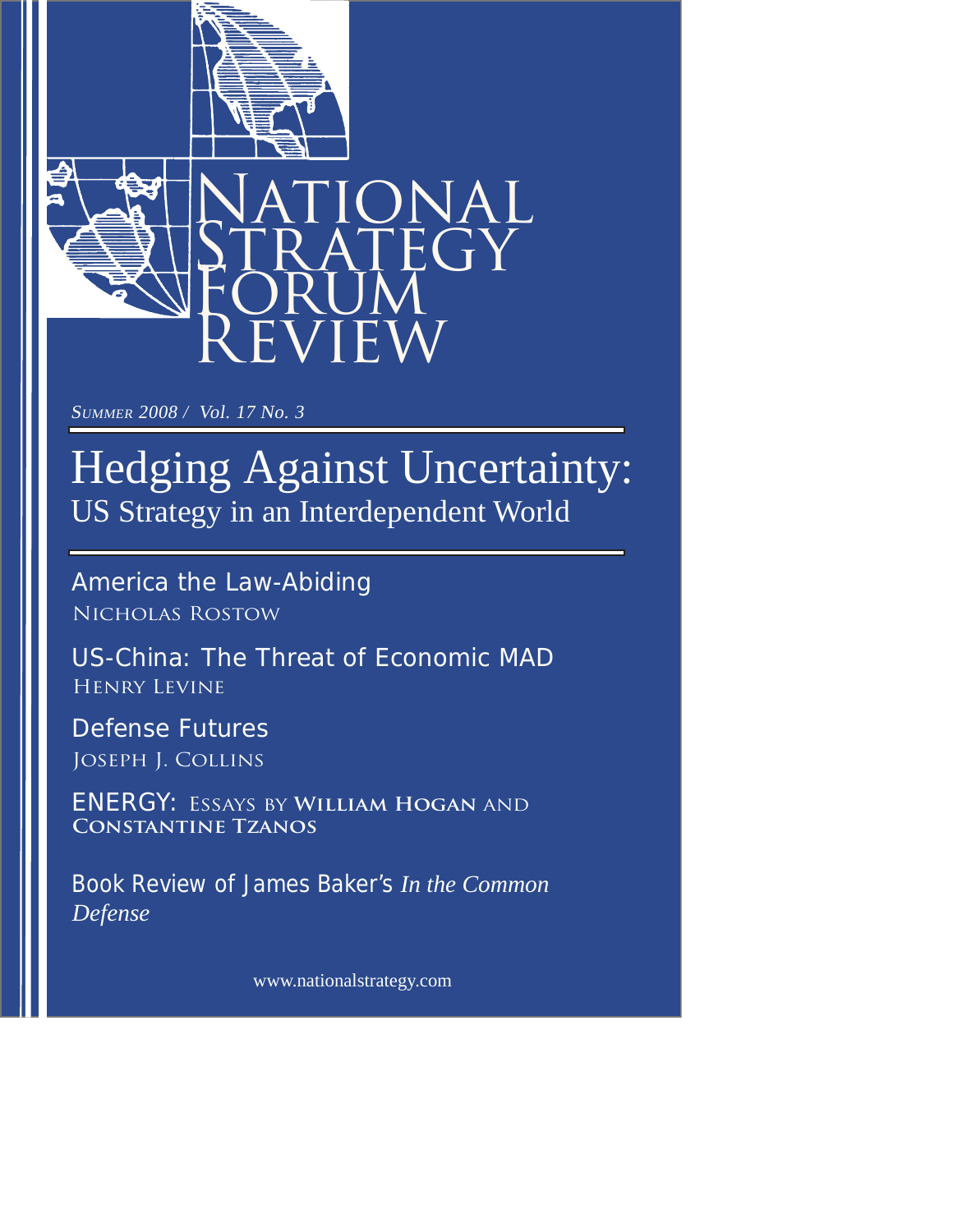

## Essay by **William Hogan, Raymond Plank Professor of Global Energy Policy, John F. Kennedy School of Government, Harvard University**

**E**nergy interdependence is a core fact that should guide policy for energy security. This stands in sharp contrast with the oft repeated calls to seek energy security through energy independence, vaguely conceived in the United States as somehow disconnecting the nation from the world energy market, especially the market for oil. From the announcement of Project Independence by President Richard Nixon, who set out a goal of zero oil imports by 1980, to the asserted policies of both candidates nominated to succeed President George W. Bush, eliminating dependence on foreign oil has been a rhetorically prominent policy goal. However, despite the repeated calls for reducing oil dependency, U.S. oil imports actually rose from 35 percent to 58 percent of products supplied.

The failure to achieve energy independence is best seen not as a failure of policy implementation. The whole enterprise was misconceived from the beginning. It soon became clear that eliminating oil imports for the United States would not be realistic, and the stated goal ignored fundamental characteris-

## Two Essays by **William Hogan** & **Constantine Tzanos**

tics of the world energy system. The problem was not dependence on oil imports. If imports alone were a problem, then the whole enterprise of expanded world trade in even more essential commodities like food would be called into question. The reality was inescapable vulnerability to energy shocks because of events that could shake the stability of oil producing nations.

Geology constrains us all, and the geology we are blessed with has much of the large volumes of low cost oil and natural gas deposited in geographic regions like the Persian Gulf where governments are currently or potentially unstable. In some cases, such as with the Chavez regime in Venezuela, instability is coupled with hostility towards the policies of the United States. In other major oil producing countries like Nigeria, the curse of oil abundance breeds domestic political problems that undermine good government and precipitate interruptions in oil supply.

Although there are ample endowments of oil and gas in the world as a whole, including large deposits of tar sands and other non-conventional supplies, the deposits of cheap oil and gas are disproportionally located in trouble spots. Production is under pressure from the growing demand for oil and natural gas to satisfy the needs of large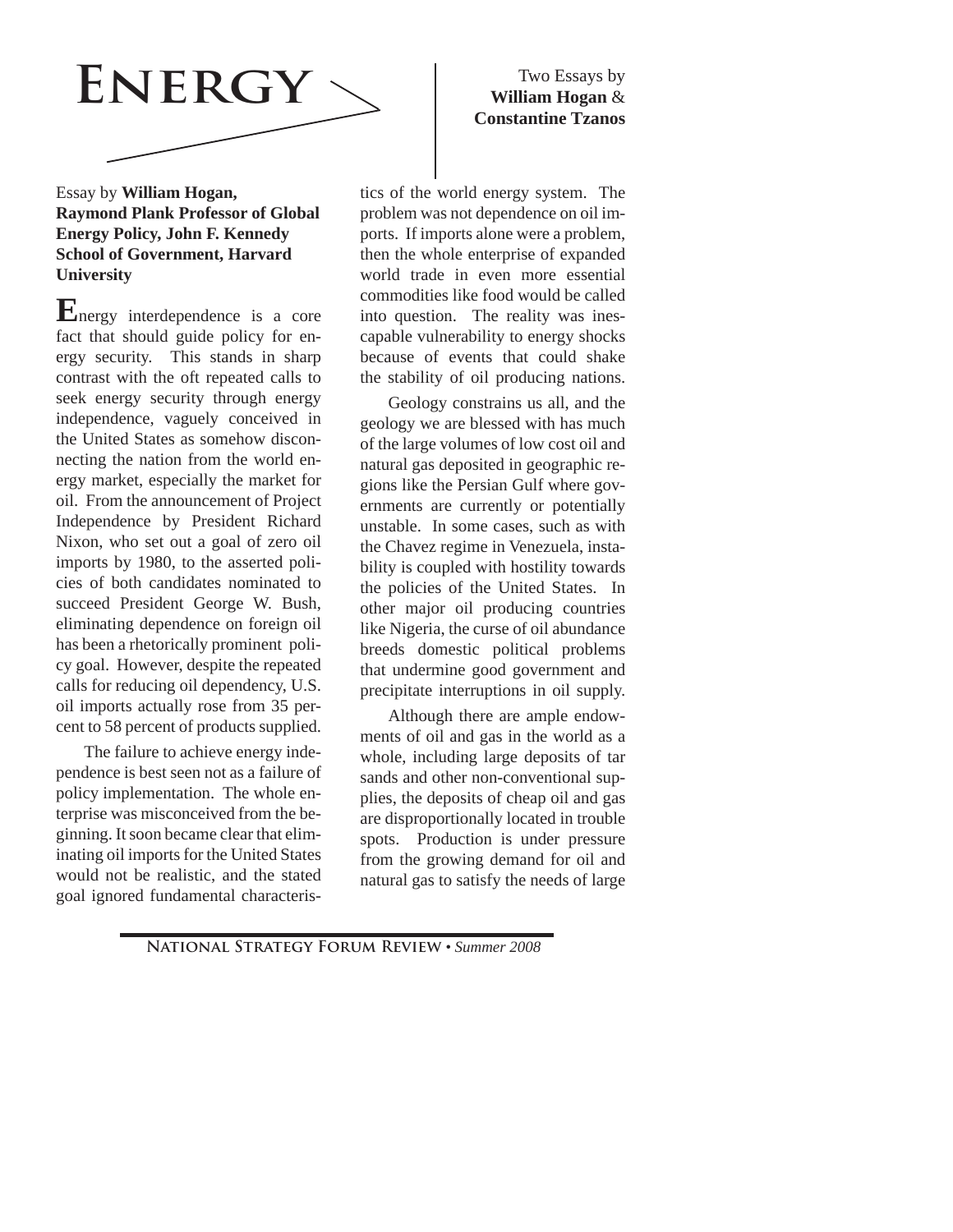economies in developed countries, and to slake the booming thirst of developing economies like China and India. The growth in world demand is evidence of good news, part of the process of lifting hundreds of millions out of poverty, but the confrontation with limited supplies of easily accessible oil precipitated record world oil prices.

The forces of supply and demand work slowly in energy markets, but the forces are relentless. Through a combination of improved efficiency and increased supply, leveraged by the high cost of reduced economic growth, record high prices for imported oil will be followed by a correction. But the drop in oil prices is not likely to be all the way down, and the cycle will return to higher prices.

To a good approximation, oil flows in a world market and events anywhere affect the price of oil everywhere. There is no escaping these oil price shocks. Even if the United States were to substantially reduce its own oil consumption, there would be no immunity from the effects of high world oil prices that would determine domestic energy prices and ripple through the world economy.

In addition, the flow of huge revenues through the oil coffers of hostile governments would not be much affected by the oil policy of the United States. A heroic effort to reduce oil imports could have some effect on world oil prices, but not enough to choke off the revenues to conventional oil

producers. If anything, the impact at the margin would fall on the marginal sources of supply, which for a long while would be the expensive unconventional oil supplies of more stable regions, rather than the much cheaper conventional oil reserves. Hence, the impact of reduced world oil demand would fall more on tar sands producers in Canada than conventional oil gushers in the Persian Gulf. If we are worried about how oil producers are spending their money, reducing world oil demand is a blunt instrument of policy.

Beyond petroleum, political rhetoric supporting climate change policy has been adapting to include global warming and its effects under the rubric of energy security. Greenhouse gas concentrations are increasing, and the consensus analysis sees a warming planet and changing climates. The impacts of climate change are likely to be unevenly distributed throughout the world. Some low lying regions might face catastrophe from a significant rise in sea level or greater incidence of violent storms. By contrast, colder regions might see net benefits. Hence, in addition to the potential negative consequences on average, the disparities across the globe could be a source of conflict among nations.

Gathering climate change under the rubric of energy security would reinforce the central theme of interdependence. The concentration of greenhouse gases in the atmosphere is a global problem, and emissions of greenhouse cases anywhere affect the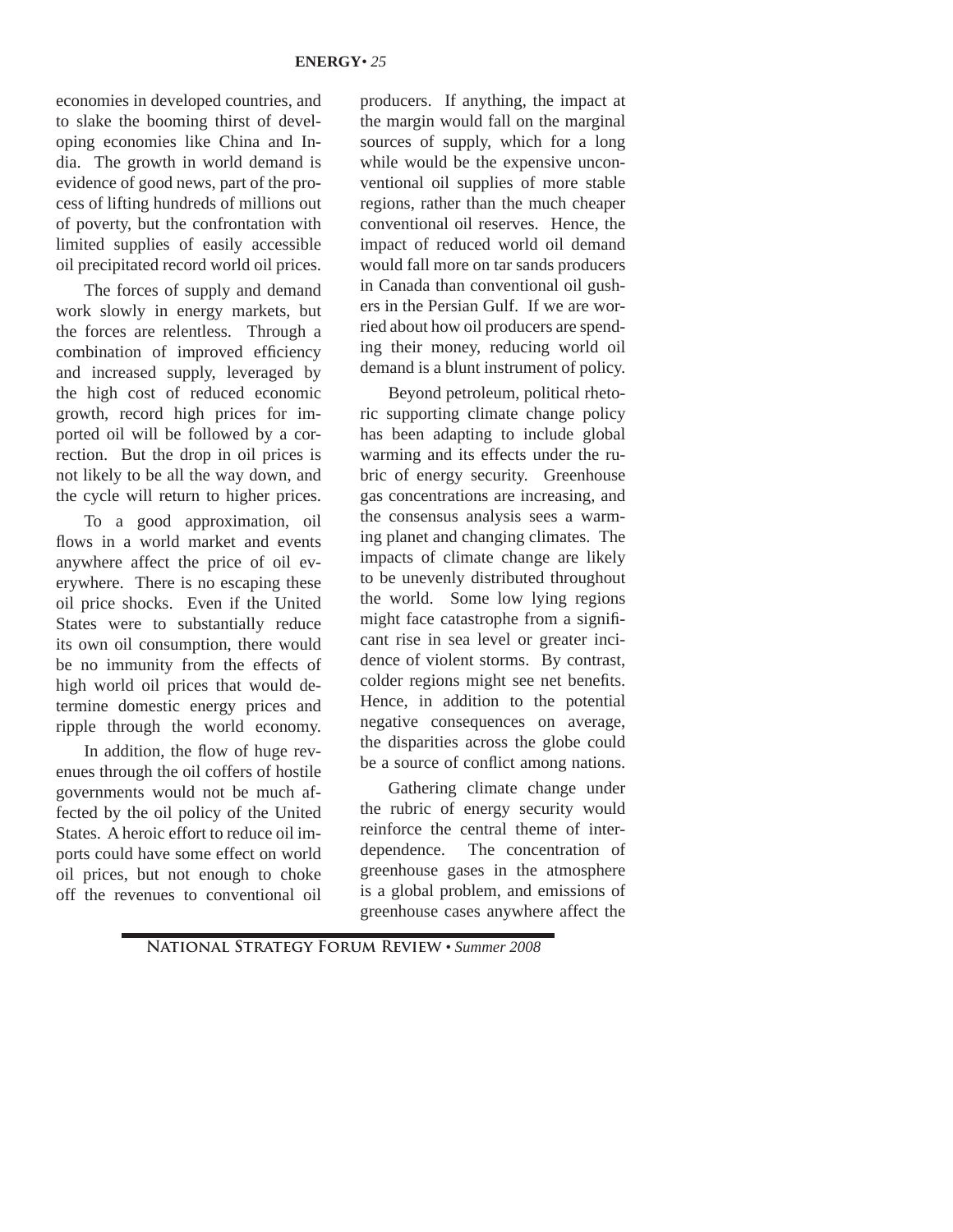concentration everywhere. The problem of global warming is the extreme example of an externality where the benefits of emissions are concentrated and the costs of climate change are widely dispersed. For the climate, there is no energy independence.

Going further, there are the matters of war and peace. International security is connected to control of energy resources. Japan's worries about oil security contributed to World War II. Saddam Hussein's invasion of Kuwait presented the motivation of acquiring control of large oil deposits. The two Iraq wars that followed were motivated in part to prevent strategic use of oil revenues for purposes inimical to international security. The resort to arms, rather than energy policy, reflected the difference between sharp and blunt instruments. Oil underground in the Middle East makes everything that happens above ground of greater importance for geopolitics and security that goes well beyond energy policy narrowly defined. And the development of the nuclear alternative to oil and gas raises profound security concerns dealing with proliferation of nuclear weapons.

Starting with an emphasis on energy interdependence would produce an energy policy perspective without the focus on reducing oil imports. An organizing principle would be to strive to make energy more like an ordinary commodity. Capturing wealth for citizens is an obligation of governments in oil and gas producing countries, but it is not synonymous with creating a government monopoly. Commercialization of state-owned companies and resources is better than treating energy as a strategic sector. Providing transparency of revenue flows and stabilization through investment funds would help towards mitigating the curse of energy abundance. Liberalizing energy markets to allow entry and competition would be better than just commercialization. Integrating energy in normal trade relations would help advance the robustness and flexibility of the energy system. Regulating energy in ways that support markets would minimize the costs of government control.

A significant contributor to growing world oil demand is the policy of oil price subsidies adopted by many oil producers. Saudi Arabia, Iran, Venezuela and many others provide gasoline to their domestic markets at a fraction of the value of the oil if exported. Indonesia has seen its domestic oil subsidies contribute to its conversion from a net oil exporter to an oil importer, with now dramatically different interests in the world oil market. A general policy of rationalizing energy prices within producing countries would provide a long run economic benefit to those countries and contribute to energy security throughout the world.

The European Union initiatives in energy markets illustrate the direction of a policy recognizing energy interdependence. The European policy is to liberalize and integrate energy markets. The technical details of markets and institutions, especially in the case